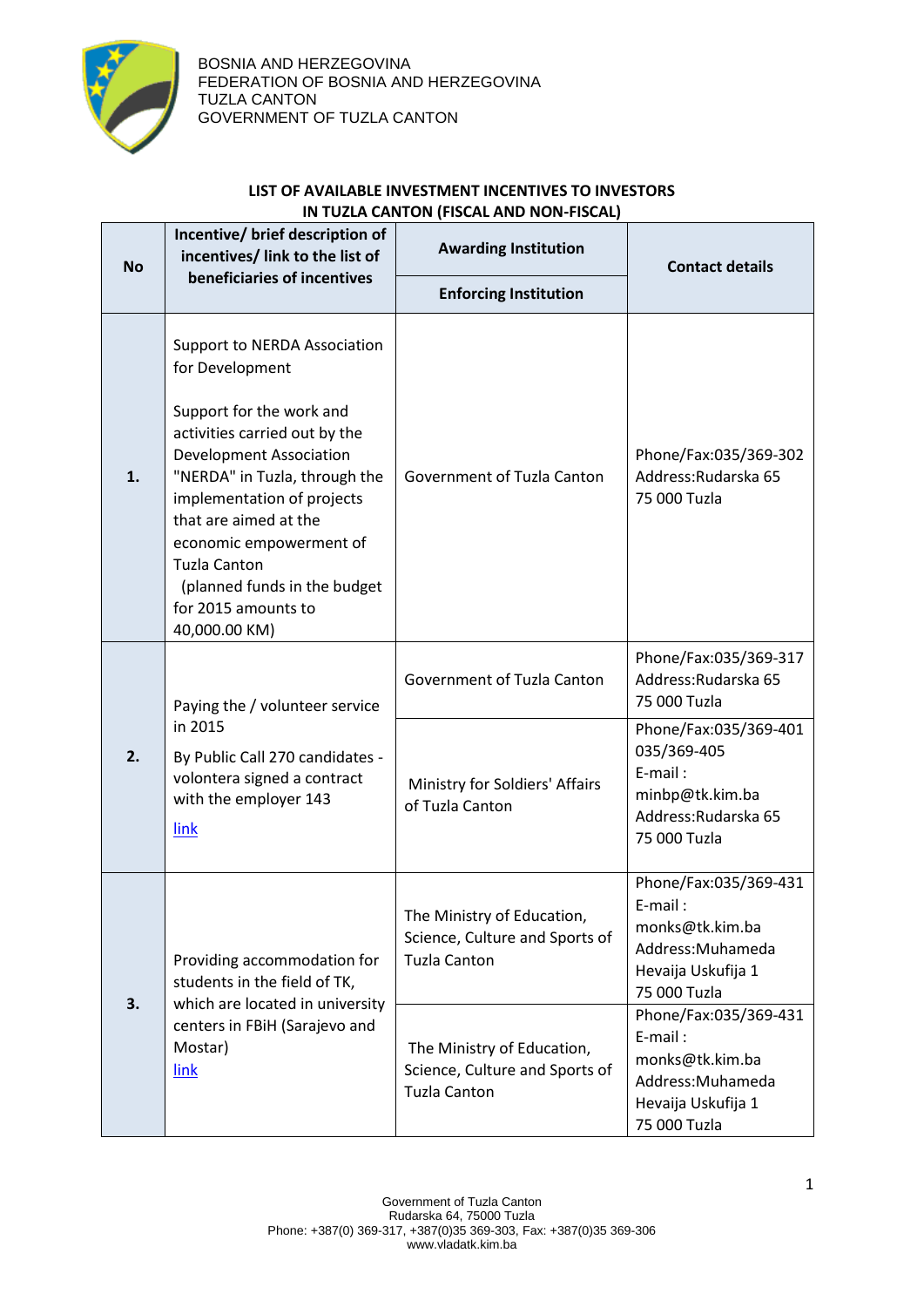

|    | Exemption from taxes -                                                                                                                                                                                                                                                                                                                                                                                                                                                                                                                                                                                                               | The Ministry of Education,<br>Science, Culture and Sports of<br><b>Tuzla Canton</b>            | Phone/Fax:035/369-431<br>E-mail:<br>monks@tk.kim.ba<br>Address: Muhameda<br>Hevaija Uskufija 1<br>75 000 Tuzla |
|----|--------------------------------------------------------------------------------------------------------------------------------------------------------------------------------------------------------------------------------------------------------------------------------------------------------------------------------------------------------------------------------------------------------------------------------------------------------------------------------------------------------------------------------------------------------------------------------------------------------------------------------------|------------------------------------------------------------------------------------------------|----------------------------------------------------------------------------------------------------------------|
| 4. | equivalence and validation<br>link                                                                                                                                                                                                                                                                                                                                                                                                                                                                                                                                                                                                   | The Ministry of Education,<br>Science, Culture and Sports of<br><b>Tuzla Canton</b>            | Phone/Fax:035/369-431<br>E-mail:<br>monks@tk.kim.ba<br>Address: Muhameda<br>Hevaija Uskufija 1<br>75 000 Tuzla |
| 5. | Investing funds from changing<br>purpose of agriculture land in:<br>Creating plans,<br>programs and projects<br>for protection, use<br>and regulation of<br>agricultural land,<br>Implementing<br>measures for the<br>protection, use and<br>regulation of<br>agricultural land and<br>the inundation area,<br>establishment of an<br>information system<br>for land,<br>soil monitoring,<br>create maps of land<br>use value,<br>create a project for<br>multievaluation,<br>realization of tasks<br>set by the program<br>management,<br>decontamination of<br>land and raising<br>protective zones in<br>the vicinity of the road | Ministry of Agriculture,<br>Forestry and Water<br>Management of Tuzla<br>Canton/Municipalities | Phone/Fax:035/369-421<br>E-mail:<br>minpvs@tk.kim.ba<br>Address: Rudarska 57<br>75 000Tuzla                    |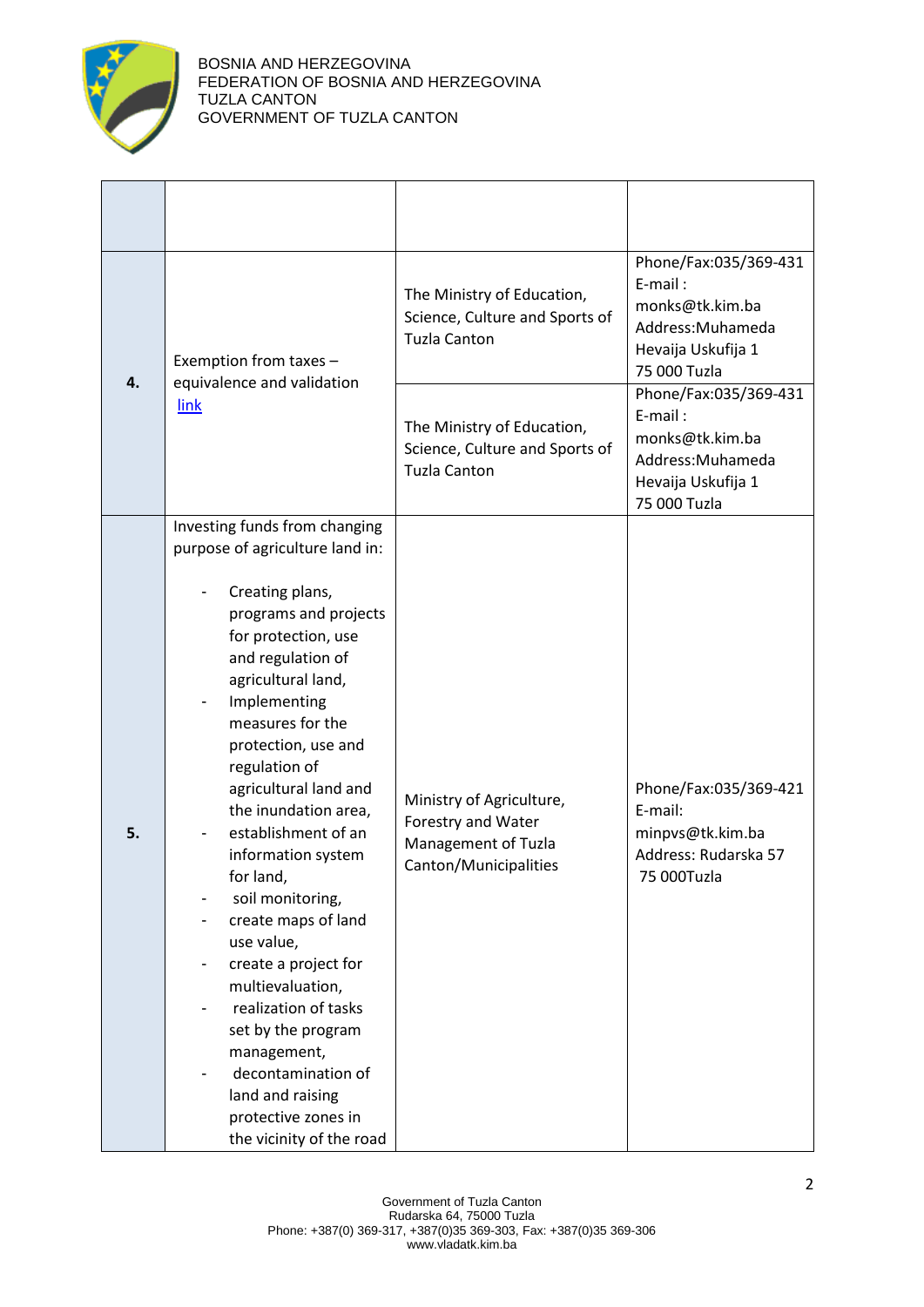

|    | network                      |                            |                                      |
|----|------------------------------|----------------------------|--------------------------------------|
|    |                              |                            |                                      |
|    |                              |                            |                                      |
|    | Investing funds from water   |                            |                                      |
|    | fees into the water          |                            |                                      |
|    | management sector (per       |                            |                                      |
|    | purpose) into:               |                            |                                      |
|    | <b>Protective facilities</b> |                            |                                      |
|    | such as dams and             |                            |                                      |
|    | embankments, for             |                            |                                      |
|    | arranging river beds,        |                            |                                      |
|    | dams with                    |                            |                                      |
|    | accumulation and             |                            |                                      |
|    | other related facilities,    |                            |                                      |
|    | as well as facilities to     |                            |                                      |
|    | protect against              |                            |                                      |
|    | erosion and flood,           |                            |                                      |
|    | Facilities for drainage      |                            |                                      |
|    | including basic and          |                            |                                      |
|    | detailed drainage            |                            |                                      |
|    | channel network and          |                            |                                      |
|    | other related facilities,    |                            | Phone/Fax:035/369-421                |
|    | Facilities for water         | Ministry of Agriculture,   | E-mail:                              |
| 6. | supply such as dams          | Forestry and Water         | minpvs@tk.kim.ba                     |
|    |                              |                            |                                      |
|    | and reservoirs, water        | Management of Tuzla Canton | Address: Rudarska 57,<br>75 000Tuzla |
|    | intakes, wells,              |                            |                                      |
|    | captures with                |                            |                                      |
|    | appropriate                  |                            |                                      |
|    | equipment, facilities        |                            |                                      |
|    | for potable water            |                            |                                      |
|    | treatment, reservoirs        |                            |                                      |
|    | and pipelines and            |                            |                                      |
|    | other related facilities,    |                            |                                      |
|    | Facilities for water         |                            |                                      |
|    | protection against           |                            |                                      |
|    | pollution such as            |                            |                                      |
|    | collectors for receiving     |                            |                                      |
|    | and transporting             |                            |                                      |
|    | wastewater,                  |                            |                                      |
|    | wastewater treatment         |                            |                                      |
|    | plants, drain into a         |                            |                                      |
|    | receiver and other           |                            |                                      |
|    | related facilities and       |                            |                                      |
|    |                              |                            |                                      |
|    | equipment. All listed        |                            |                                      |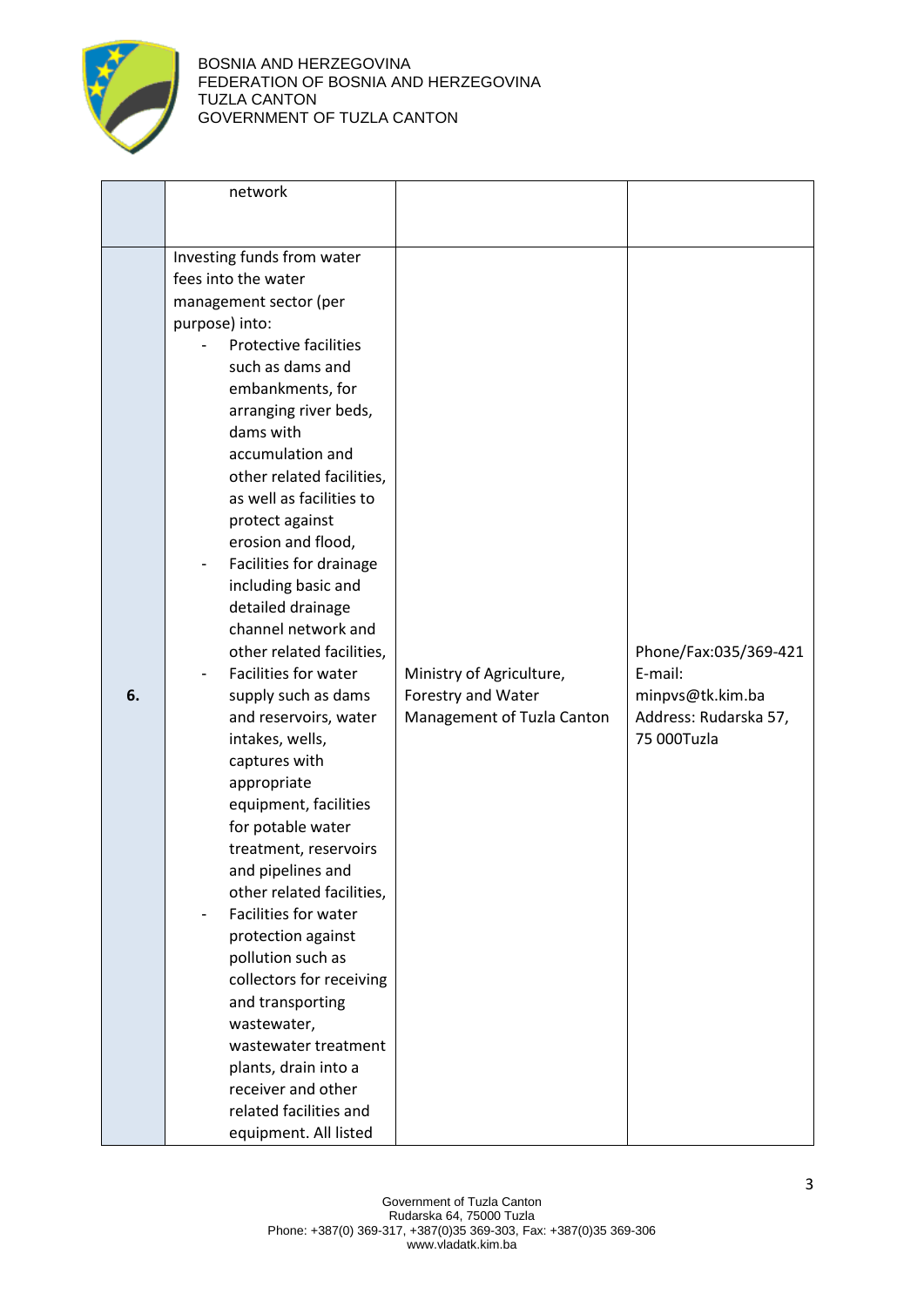

|     | water facilities could<br>be simultaneously<br>used for several<br>purposes and, it such<br>a case; they serve as<br>so-called<br>multipurpose water<br>facilities. |                                                                                                 |                                                                                              |
|-----|---------------------------------------------------------------------------------------------------------------------------------------------------------------------|-------------------------------------------------------------------------------------------------|----------------------------------------------------------------------------------------------|
|     | <b>Financial support to</b><br>agriculture and rural<br>development<br>link                                                                                         | Ministry of Agriculture,<br>Forestry and Water<br>Management of Tuzla Canton/<br>Municipalities | Phone/Fax:035/369-421<br>E-mail:<br>minpvs@tk.kim.ba<br>Address: Rudarska 57,<br>75 000Tuzla |
|     | <b>Model support production</b>                                                                                                                                     |                                                                                                 |                                                                                              |
| 7.  | 1. Corn production                                                                                                                                                  | Ministry of Agriculture,<br>Forestry and Water<br>Management of Tuzla Canton/<br>Municipalities | Phone/Fax:035/369-421<br>E-mail:<br>minpvs@tk.kim.ba<br>Address: Rudarska 57,<br>75 000Tuzla |
| 8.  | 2. Cornishon production for<br>industrial processing                                                                                                                | Ministry of Agriculture,<br>Forestry and Water<br>Management of Tuzla Canton/<br>Municipalities | Phone/Fax:035/369-421<br>E-mail:<br>minpvs@tk.kim.ba<br>Address: Rudarska 57,<br>75 000Tuzla |
| 9.  | 3. Production of mercantile<br>potatoes                                                                                                                             | Ministry of Agriculture,<br>Forestry and Water<br>Management of Tuzla Canton/<br>Municipalities | Phone/Fax:035/369-421<br>E-mail:<br>minpvs@tk.kim.ba<br>Address: Rudarska 57,<br>75 000Tuzla |
| 10. | 4. Production of vegetable and<br>strawberry in a<br>protected area                                                                                                 | Ministry of Agriculture,<br>Forestry and Water<br>Management of Tuzla Canton/<br>Municipalities | Phone/Fax:035/369-421<br>E-mail:<br>minpvs@tk.kim.ba<br>Address: Rudarska 57,<br>75 000Tuzla |
| 11. | 5. Fruit production                                                                                                                                                 | Ministry of Agriculture,<br>Forestry and Water<br>Management of Tuzla Canton/<br>Municipalities | Phone/Fax:035/369-421<br>E-mail:<br>minpvs@tk.kim.ba<br>Address: Rudarska 57,<br>75 000Tuzla |
| 12. | 6. Purchase fruit processing<br>plant in Canton                                                                                                                     | Ministry of Agriculture,<br>Forestry and Water<br>Management of Tuzla Canton/                   | Phone/Fax:035/369-421<br>E-mail:<br>minpvs@tk.kim.ba                                         |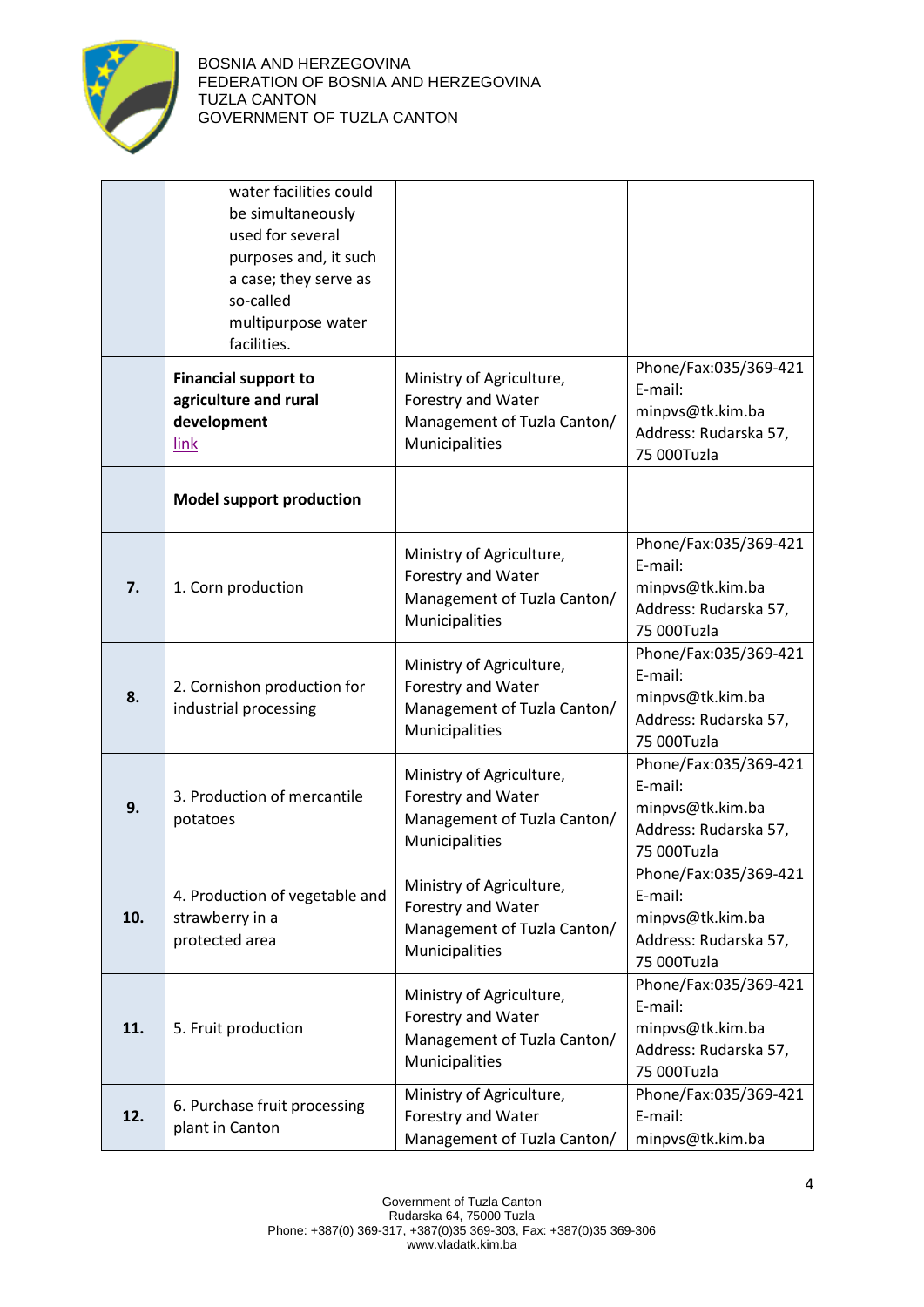

## BOSNIA AND HERZEGOVINA FEDERATION OF BOSNIA AND HERZEGOVINA TUZLA CANTON GOVERNMENT OF TUZLA CANTON

|     |                                                                                                        | Municipalities                                                                                  | Address: Rudarska 57,<br>75 000Tuzla                                                         |
|-----|--------------------------------------------------------------------------------------------------------|-------------------------------------------------------------------------------------------------|----------------------------------------------------------------------------------------------|
| 13. | 7. Fruit purchase for further<br>sale and export                                                       | Ministry of Agriculture,<br>Forestry and Water<br>Management of Tuzla Canton/<br>Municipalities | Phone/Fax:035/369-421<br>E-mail:<br>minpvs@tk.kim.ba<br>Address: Rudarska 57,<br>75 000Tuzla |
| 14. | 8. Production of mushrooms<br>(button mushrooms, oyster<br>mushrooms and shiitake)                     | Ministry of Agriculture,<br>Forestry and Water<br>Management of Tuzla Canton/<br>Municipalities | Phone/Fax:035/369-421<br>E-mail:<br>minpvs@tk.kim.ba<br>Address: Rudarska 57,<br>75 000Tuzla |
| 15. | 9. Production of compost                                                                               | Ministry of Agriculture,<br>Forestry and Water<br>Management of Tuzla Canton/<br>Municipalities | Phone/Fax:035/369-421<br>E-mail:<br>minpvs@tk.kim.ba<br>Address: Rudarska 57,<br>75 000Tuzla |
| 16. | 10. Raising plantations of<br>berries (raspberry, blackberry,<br>strawberry, blueberry and<br>currant) | Ministry of Agriculture,<br>Forestry and Water<br>Management of Tuzla Canton/<br>Municipalities | Phone/Fax:035/369-421<br>E-mail:<br>minpvs@tk.kim.ba<br>Address: Rudarska 57,<br>75 000Tuzla |
| 17. | 11. Replant plantations of<br>berries                                                                  | Ministry of Agriculture,<br>Forestry and Water<br>Management of Tuzla Canton/<br>Municipalities | Phone/Fax:035/369-421<br>E-mail:<br>minpvs@tk.kim.ba<br>Address: Rudarska 57,<br>75 000Tuzla |
| 18. | 12. Dairy cows                                                                                         | Ministry of Agriculture,<br>Forestry and Water<br>Management of Tuzla Canton/<br>Municipalities | Phone/Fax:035/369-421<br>E-mail:<br>minpvs@tk.kim.ba<br>Address: Rudarska 57,<br>75 000Tuzla |
| 19. | 13. Artificial insemination of<br>breeding cows                                                        | Ministry of Agriculture,<br>Forestry and Water<br>Management of Tuzla Canton/<br>Municipalities | Phone/Fax:035/369-421<br>E-mail:<br>minpvs@tk.kim.ba<br>Address: Rudarska 57,<br>75 000Tuzla |
| 20. | 14. Chicken meat production                                                                            | Ministry of Agriculture,<br>Forestry and Water<br>Management of Tuzla Canton/<br>Municipalities | Phone/Fax:035/369-421<br>E-mail:<br>minpvs@tk.kim.ba<br>Address: Rudarska 57,<br>75 000Tuzla |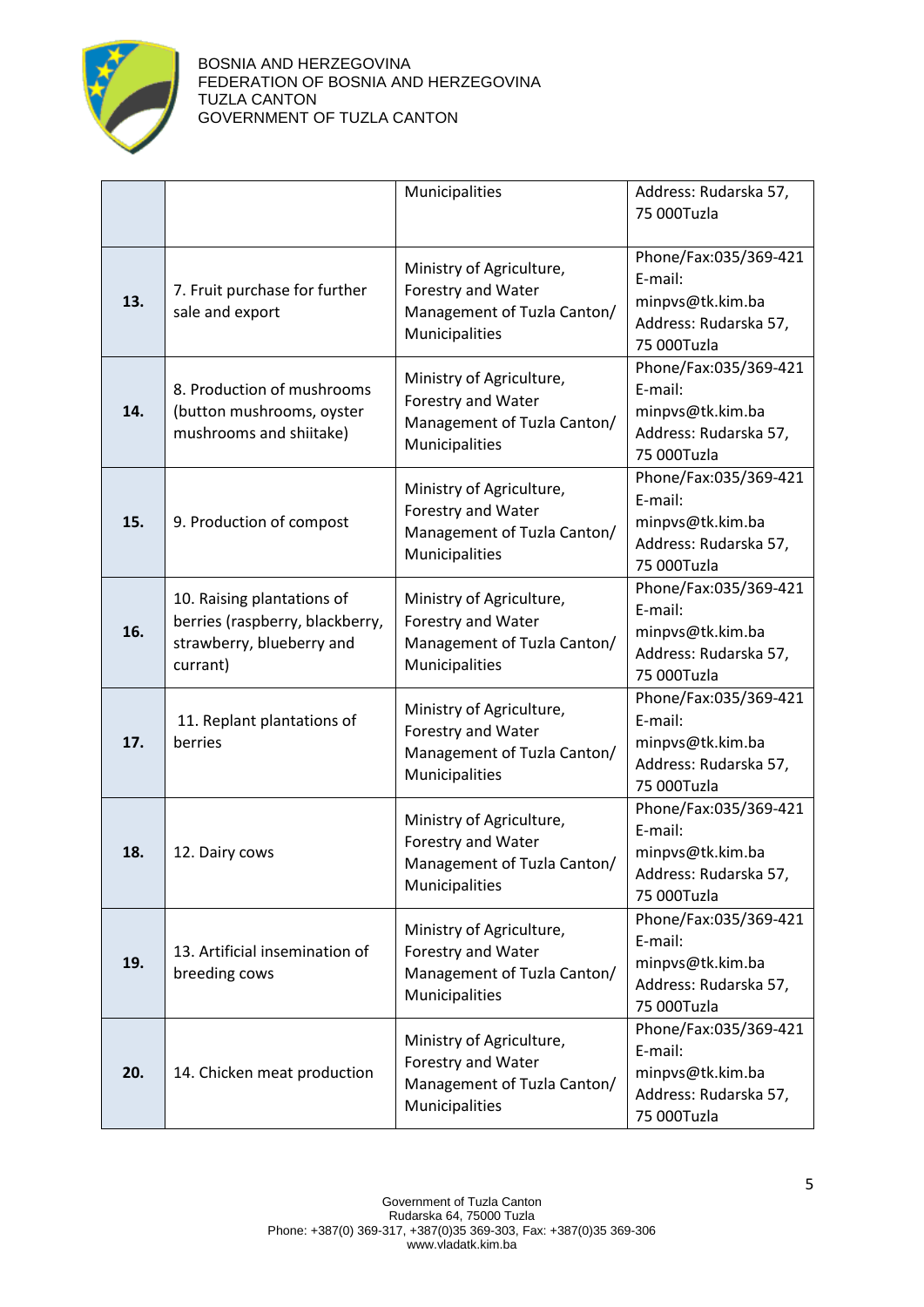

| 21. | 15. Production of eggs for<br>consumption                                                                                                       | Ministry of Agriculture,<br>Forestry and Water<br>Management of Tuzla Canton/<br>Municipalities | Phone/Fax:035/369-421<br>E-mail:<br>minpvs@tk.kim.ba<br>Address: Rudarska 57,<br>75 000Tuzla |
|-----|-------------------------------------------------------------------------------------------------------------------------------------------------|-------------------------------------------------------------------------------------------------|----------------------------------------------------------------------------------------------|
| 22. | 16. Beehives bee farming<br>community                                                                                                           | Ministry of Agriculture,<br>Forestry and Water<br>Management of Tuzla Canton/<br>Municipalities | Phone/Fax:035/369-421<br>E-mail:<br>minpvs@tk.kim.ba<br>Address: Rudarska 57,<br>75 000Tuzla |
| 23. | 17. Subsidizing interest on<br>loans for the purchase of<br>agricultural products                                                               | Ministry of Agriculture,<br>Forestry and Water<br>Management of Tuzla Canton/<br>Municipalities | Phone/Fax:035/369-421<br>E-mail:<br>minpvs@tk.kim.ba<br>Address: Rudarska 57,<br>75 000Tuzla |
| 24. | 18. Support to organizers of<br>production in cooperation<br>purchase products from the<br>cooperation and sales of these<br>products           | Ministry of Agriculture,<br>Forestry and Water<br>Management of Tuzla Canton/<br>Municipalities | Phone/Fax:035/369-421<br>E-mail:<br>minpvs@tk.kim.ba<br>Address: Rudarska 57,<br>75 000Tuzla |
|     | <b>Capital investment</b>                                                                                                                       |                                                                                                 |                                                                                              |
| 25. | 19. Purchase of machinery and<br>equipment in animal and plant<br>production                                                                    | Ministry of Agriculture,<br>Forestry and Water<br>Management of Tuzla Canton/<br>Municipalities | Phone/Fax:035/369-421<br>E-mail:<br>minpvs@tk.kim.ba<br>Address: Rudarska 57,<br>75 000Tuzla |
| 26. | 20. Subsidizing interest on<br>loans for capital investments<br>in agriculture, rural<br>development and processing<br>of agricultural products | Ministry of Agriculture,<br>Forestry and Water<br>Management of Tuzla Canton/<br>Municipalities | Phone/Fax:035/369-421<br>E-mail:<br>minpvs@tk.kim.ba<br>Address: Rudarska 57,<br>75 000Tuzla |
|     | Model other types of support                                                                                                                    |                                                                                                 |                                                                                              |
| 27. | 21. Co-financing the<br>realization of projects of<br>importance to Canton                                                                      | Ministry of Agriculture,<br>Forestry and Water<br>Management of Tuzla Canton/<br>Municipalities | Phone/Fax:035/369-421<br>E-mail:<br>minpvs@tk.kim.ba<br>Address: Rudarska 57,<br>75 000Tuzla |
| 28. | 22. Service maintenance of<br>software for monitoring and<br>analysis of investments in the                                                     | Ministry of Agriculture,<br>Forestry and Water<br>Management of Tuzla Canton/                   | Phone/Fax:035/369-421<br>E-mail:<br>minpvs@tk.kim.ba                                         |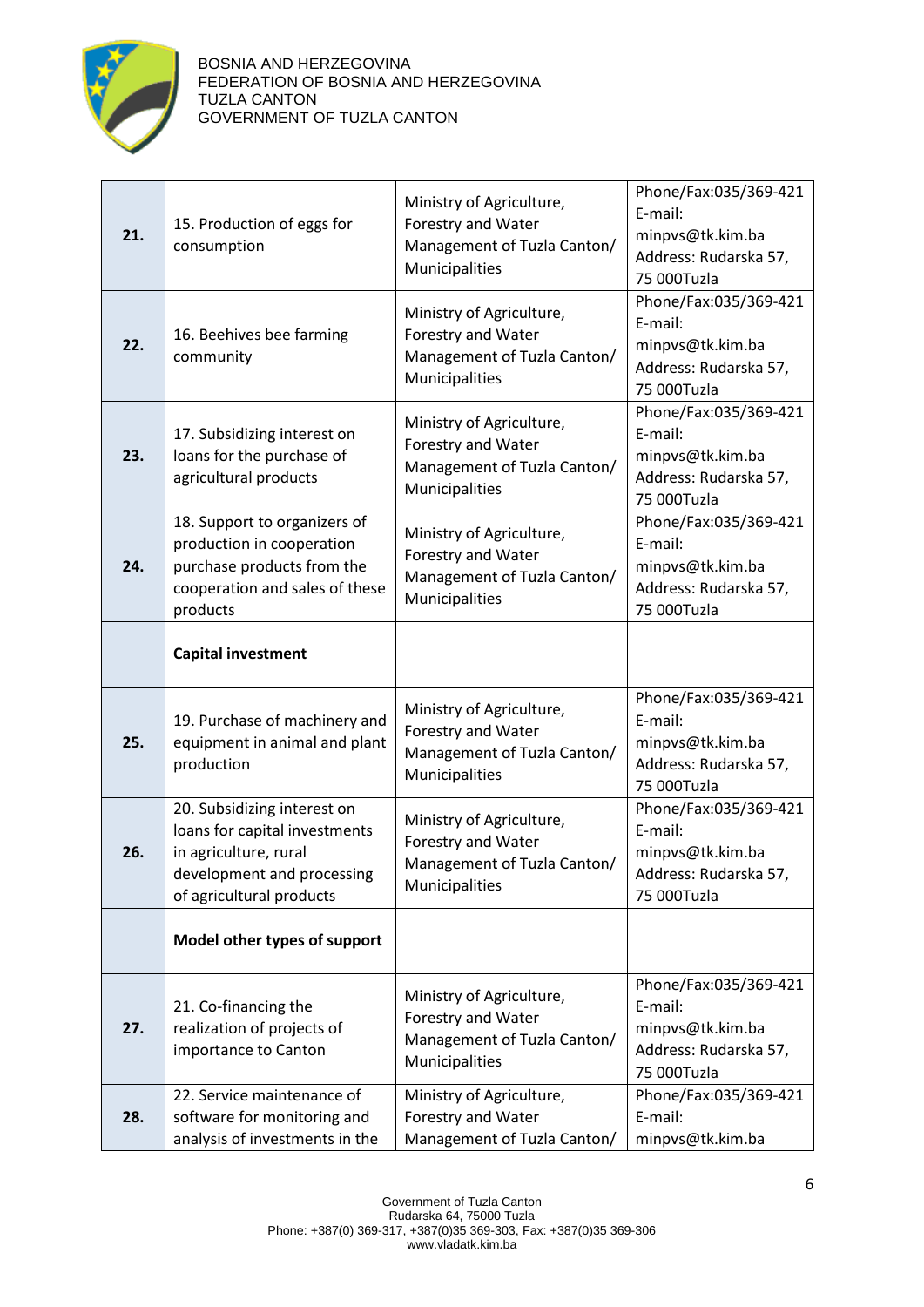

|     | field of investment support for<br>agricultural production in<br>2015                                                                                                                                       | Municipalities                                                               | Address: Rudarska 57,<br>75 000Tuzla                                                                       |
|-----|-------------------------------------------------------------------------------------------------------------------------------------------------------------------------------------------------------------|------------------------------------------------------------------------------|------------------------------------------------------------------------------------------------------------|
|     | Veterinary animal health<br>protection                                                                                                                                                                      |                                                                              |                                                                                                            |
| 29. | Health protection of animals<br>1. Cattle: Vaccination against<br>antrax and gangrena<br>emphysematosa                                                                                                      | Ministry of Agriculture,<br>Forestry and Water<br>Management of Tuzla Canton | Phone/Fax:035/369-421<br>E-mail:<br>minpvs@tk.kim.ba<br>Address: Rudarska 57,<br>75 000Tuzla               |
| 30. | Health protection of animals<br>2. Pigs: Vaccination against<br>swine fever                                                                                                                                 | Ministry of Agriculture,<br>Forestry and Water<br>Management of Tuzla Canton | Phone/Fax:035/369-421<br>E-mail:<br>minpvs@tk.kim.ba<br>Address: Rudarska 57,<br>75 000Tuzla               |
| 31. | Health protection of animals<br>3. Reimbursement for<br>euthanized animals                                                                                                                                  | Ministry of Agriculture,<br>Forestry and Water<br>Management of Tuzla Canton | Phone/Fax:035/369-421<br>E-mail:<br>minpvs@tk.kim.ba<br>Address: Rudarska 57,<br>75 000Tuzla               |
| 32. | Health protection of animals<br>4. Diagnosis of infectious<br>diseases at the Tuzla<br>Veterinary Institute                                                                                                 | Ministry of Agriculture,<br>Forestry and Water<br>Management of Tuzla Canton | Phone/Fax:035/369-421<br>E-mail:<br>minpvs@tk.kim.ba<br>Address: Rudarska 57,<br>75 000Tuzla               |
|     | Subsidies to support newly<br>established for SMEs and<br>crafts<br>This incentive is to subsidize                                                                                                          | Government of Tuzla Canton                                                   | Phone/Fax:035/369-317<br>Address: Rudarska 65<br>75 000 Tuzla                                              |
| 33. | the cost of registration, cost<br>contributions for employees in<br>SMEs and crafts which aims to<br>encourage sustainability,<br>growth and development of<br>newly established SMEs and<br>crafts<br>link | Ministry of Development and<br>Entrepreneurship of Tuzla<br>Canton           | Phone/Fax:035/369-352<br>035/369-437<br>E-mail:<br>minrp@tk.kim.ba<br>Address: Rudarska 65<br>75 000 Tuzla |
|     | Subsidies to suport craft                                                                                                                                                                                   |                                                                              | Phone/Fax:035/369-317                                                                                      |
| 34. | chambers<br>Incentives to survival,                                                                                                                                                                         | Government of Tuzla Canton                                                   | Address: Rudarska 65<br>75 000 Tuzla                                                                       |
|     | development and promotion<br>of crafts and chambers                                                                                                                                                         | Ministry of Development and<br>Entrepreneurship of Tuzla                     | Phone/Fax:035/369-352<br>035/369-437                                                                       |